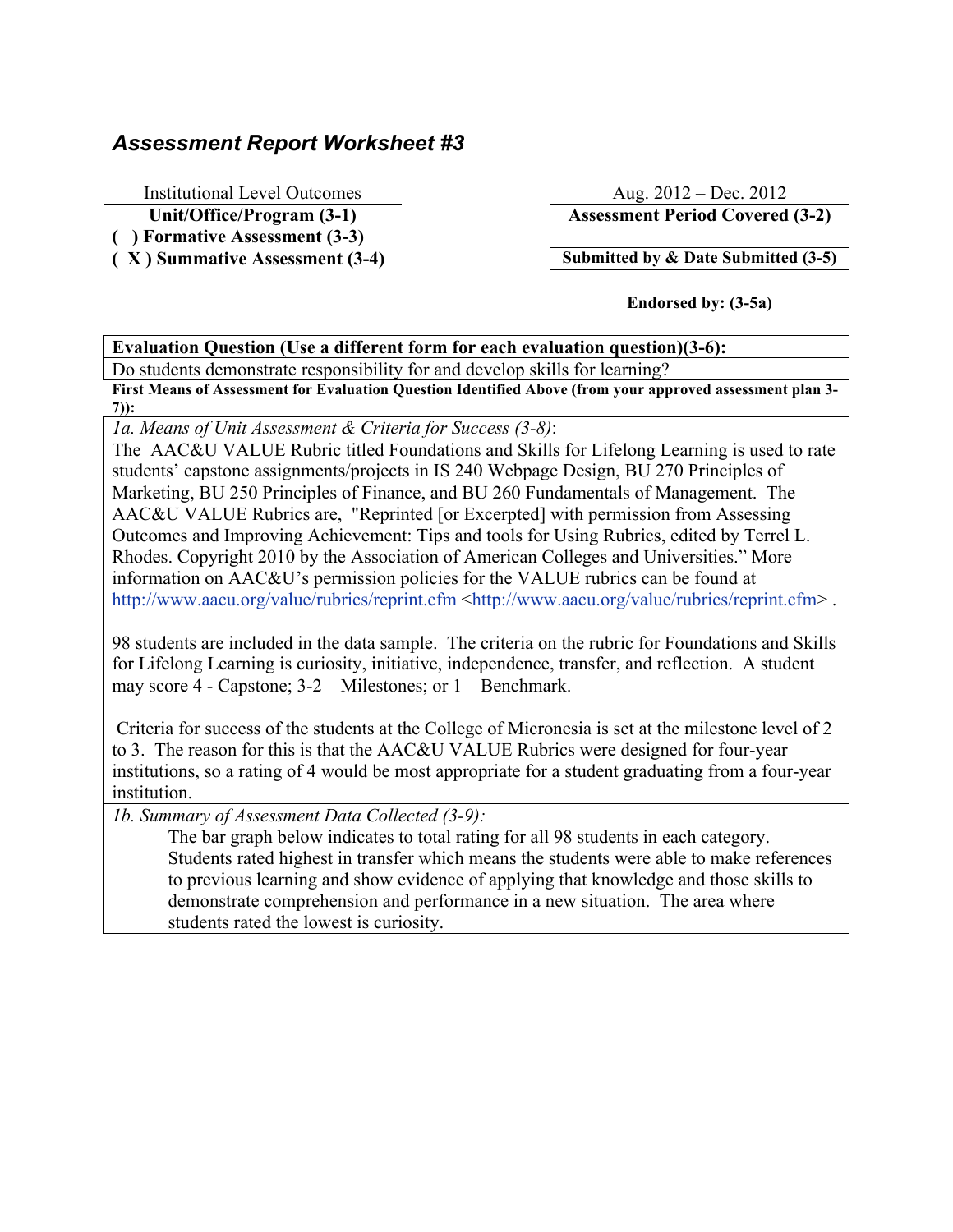

The following pie chart indicates the average rating of all students for each category. The average rating of all students is 2, which is the minimum accepted for success at the College of Micronesia-FSM. Again the weak areas for students are in being curious, asking questions, thinking beyond just learning to demanding high quality products and improvement.



o Propose using reflection journals and/or portfolios in more classes so students are required to take time for reflection on learning or can demonstrate improvement through portfolios.

o Curiosity is characterized by exploring a topic in depth, yielding insight and/or information indicating interest in the subject. Provide faculty trainings on ways to stimulate interest.